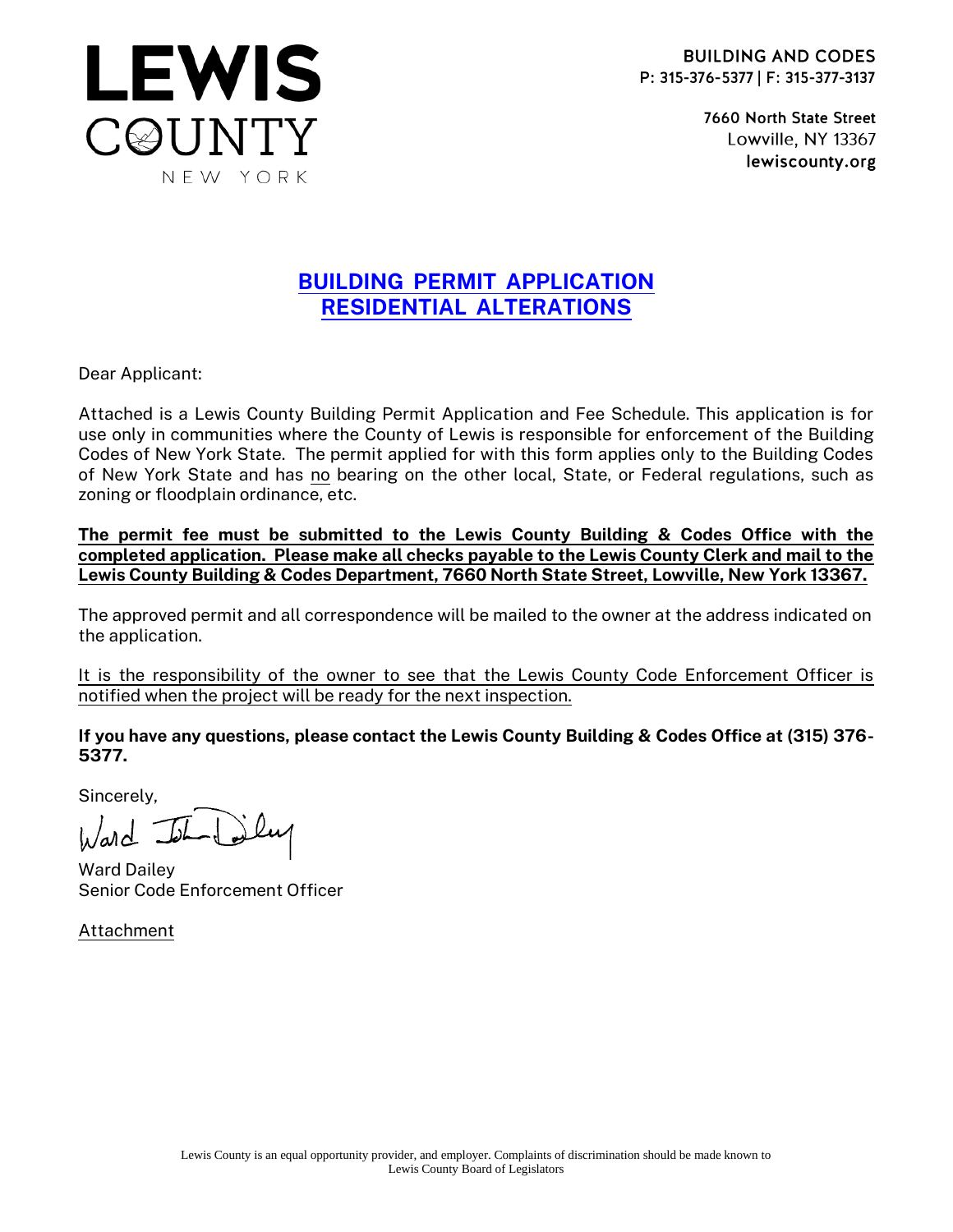LEWIS COUNTY BUILDING & CODES DEPARTMENT LEWIS COUNTY COURT HOUSE 7660 N. STATE ST. LOWVILLE, NEW YORK 13367 Phone: (315) 376-5377 Fax: (315) 377-3137

Permit Number

## Building Permit Application Residential Alterations

| Census Code                                                                      |  |
|----------------------------------------------------------------------------------|--|
|                                                                                  |  |
|                                                                                  |  |
|                                                                                  |  |
|                                                                                  |  |
| ,我们也不能在这里的时候,我们也不能在这里的时候,我们也不能不能不能会不能会不能会不能会不能会不能会不能会不能会不能会。""我们的是,我们也不能会不能会不能会不 |  |
|                                                                                  |  |
|                                                                                  |  |
|                                                                                  |  |
| Value of Work (materials & labor) - \$                                           |  |

To apply for a Building Permit, you MUST provide a completed application and a check payable to the Lewis County Clerk for the application fee, two (2) copies of a Building Plan, or Floor Plan, and an approved Zoning / Land Use Permit where required by your town.

### FEE SCHEDULE

### PROJECT VALUE **FEE**

 $\overline{U}$  to \$5,000  $\overline{S}$  40.00 For each \$3,000 over the first \$5,000 **\$ 5.00** \$ 5.00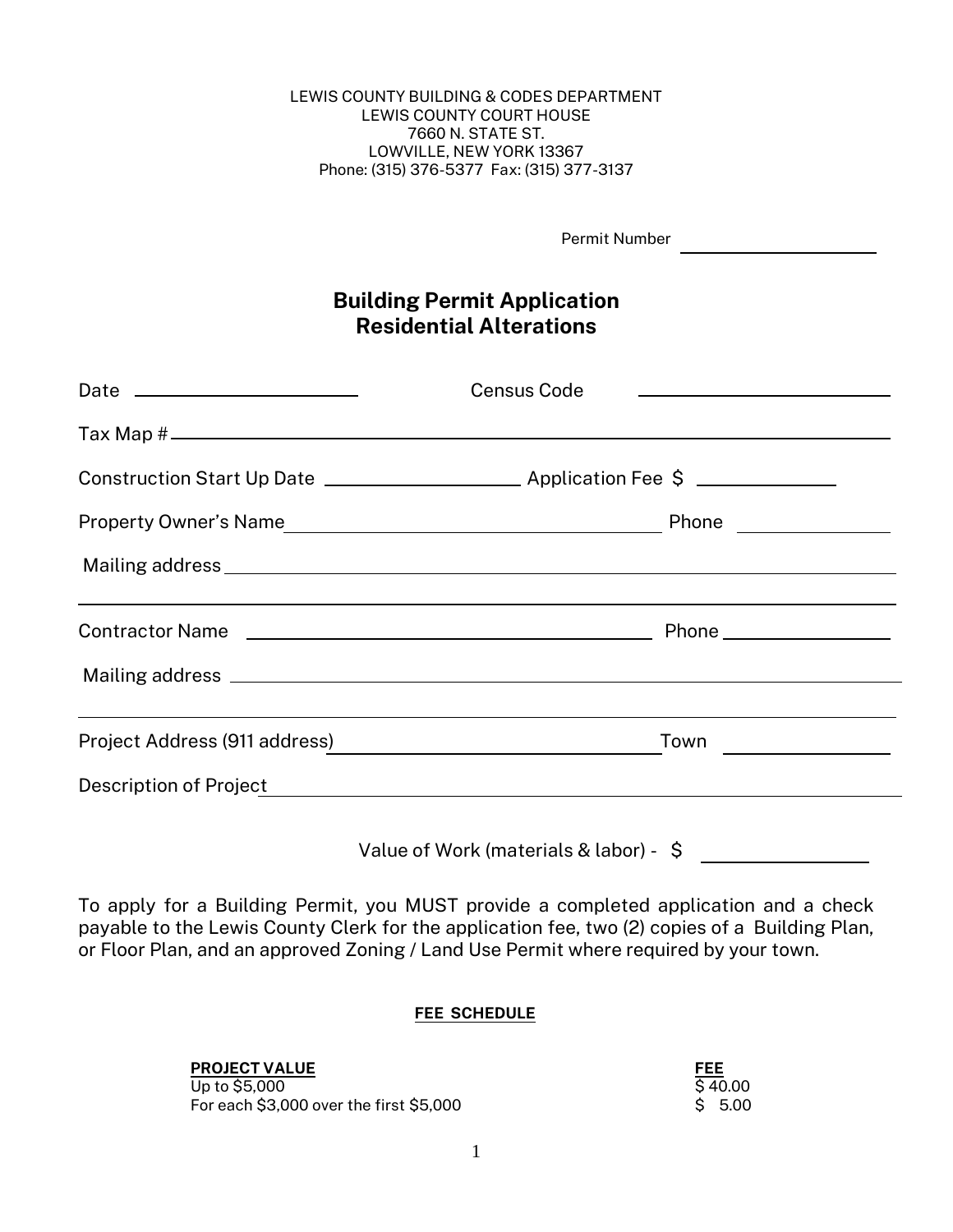# SCOPE OF WORK

| Structural:                        |
|------------------------------------|
|                                    |
|                                    |
|                                    |
|                                    |
| Electrical:                        |
|                                    |
|                                    |
|                                    |
| Plumbing:                          |
|                                    |
|                                    |
|                                    |
| Mechanical:                        |
|                                    |
|                                    |
| <b>Additional Project Details:</b> |
|                                    |
|                                    |
|                                    |
|                                    |
|                                    |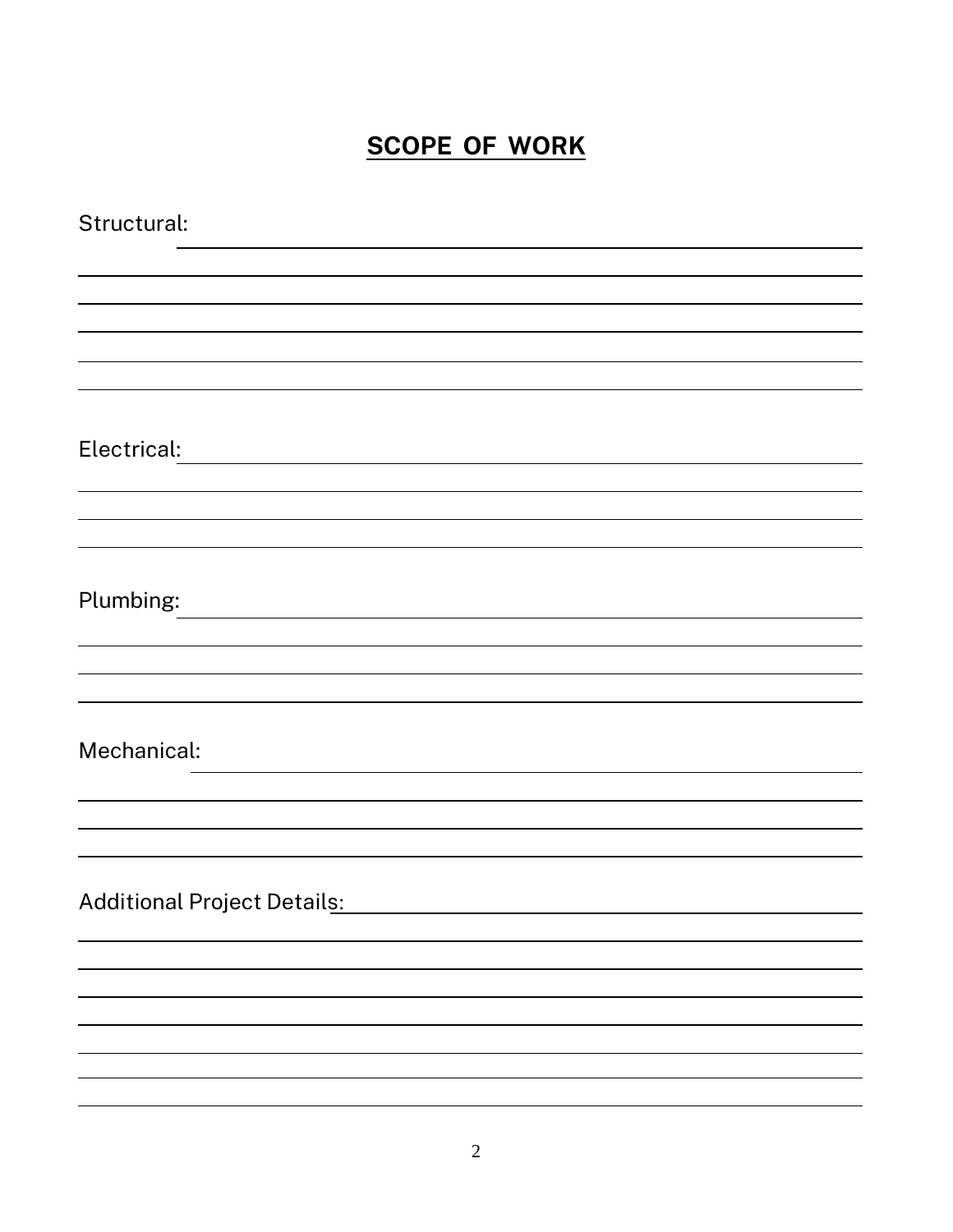### Affidavit of Exemption to Show Specific Proof of Workers' Compensation Insurance Coverage for a 1, 2, 3, or 4 Family, Owner-occupied Residence.

#### \*\*This form cannot be used to waive the workers' compensation rights or obligation of any party.\*\*

Under penalty of perjury, I certify that I am the owner of the 1, 2, 3, or 4 family, owner-occupied residence (including condominiums) listed on that building permit that I am applying for, and I am not required to show specific proof of workers' compensation insurance coverage for such residence because (please check the appropriate box):

- $\Box$ I am performing all the work for which the building permit was issued.
- I am not hiring, paying, or compensating in any way for the individual(s) that is(are) performing  $\Box$ all the work for which the building permit was issued or helping me perform such work.
- $\Box$ I have a homeowners' insurance policy that is currently in effect and covers the property listed on the attached building permit AND am hiring or paying individuals a total of less than forty (40) hours per week (aggregate hours for all paid individuals on the jobsite) for which the building permit was issued.

I also agree to either:

- ➢ acquire appropriate workers' compensation coverage and provide appropriate proof of that coverage on forms approved by the Chair of the NYS Workers' Compensation Board to the government entity issuing the building permit if I need to hire of pay individuals a total of forty (40) hours or more per week (aggregate hours for all paid individuals on the jobsite) for work indicated on the building permit, or if appropriate, file a WC/Db-100 exemption form; OR
- $\triangleright$  have the general contractor, performing the work on the 1, 2, 3, or 4 family, owner-occupied residence (including condominiums) listed on the building permit that I am applying for, provide appropriate proof of workers' compensation coverage or proof of exemption from that coverage on forms approved by the Chair of the NYS Workers' Compensation Board to the government entity issuing the building permit if the project takes a total of forty (40) hours or more per week (aggregate hours for all paid individuals on the jobsite) for work indicated on the building permit.

(Signature of Homeowner) (Date Signed)

Home Telephone Number:

(Homeowner's Name Printed)

Property Address that requires the building permit: